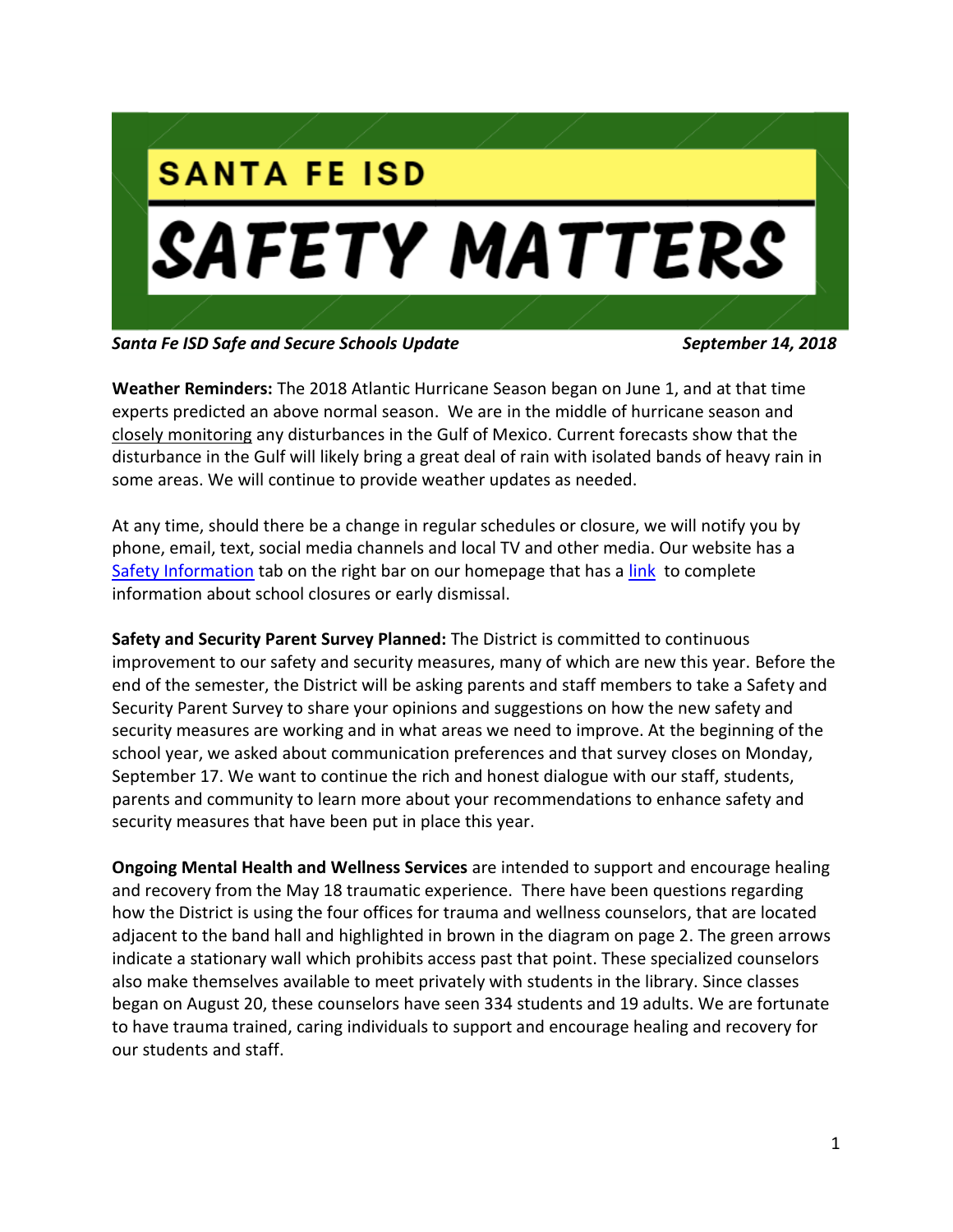

#### **Bus Safety Reminders**

We would like to remind drivers to respect the flashing reds of school busses by not passing stopped buses which are in the process of loading or discharging our children. This also pertains to drivers approaching the bus from the opposite direction on a two-way street, or an undivided highway. Please be mindful of Highway 6, FM 1764, and FM 646 as these are not divided highways and motorists are required to stop. In addition to bus safety, motorists are reminded to observe posted school zone speed limits and times, follow the direction of crossing guards and traffic control officers, as well as utilizing only hands free cellular devices during active school zone times.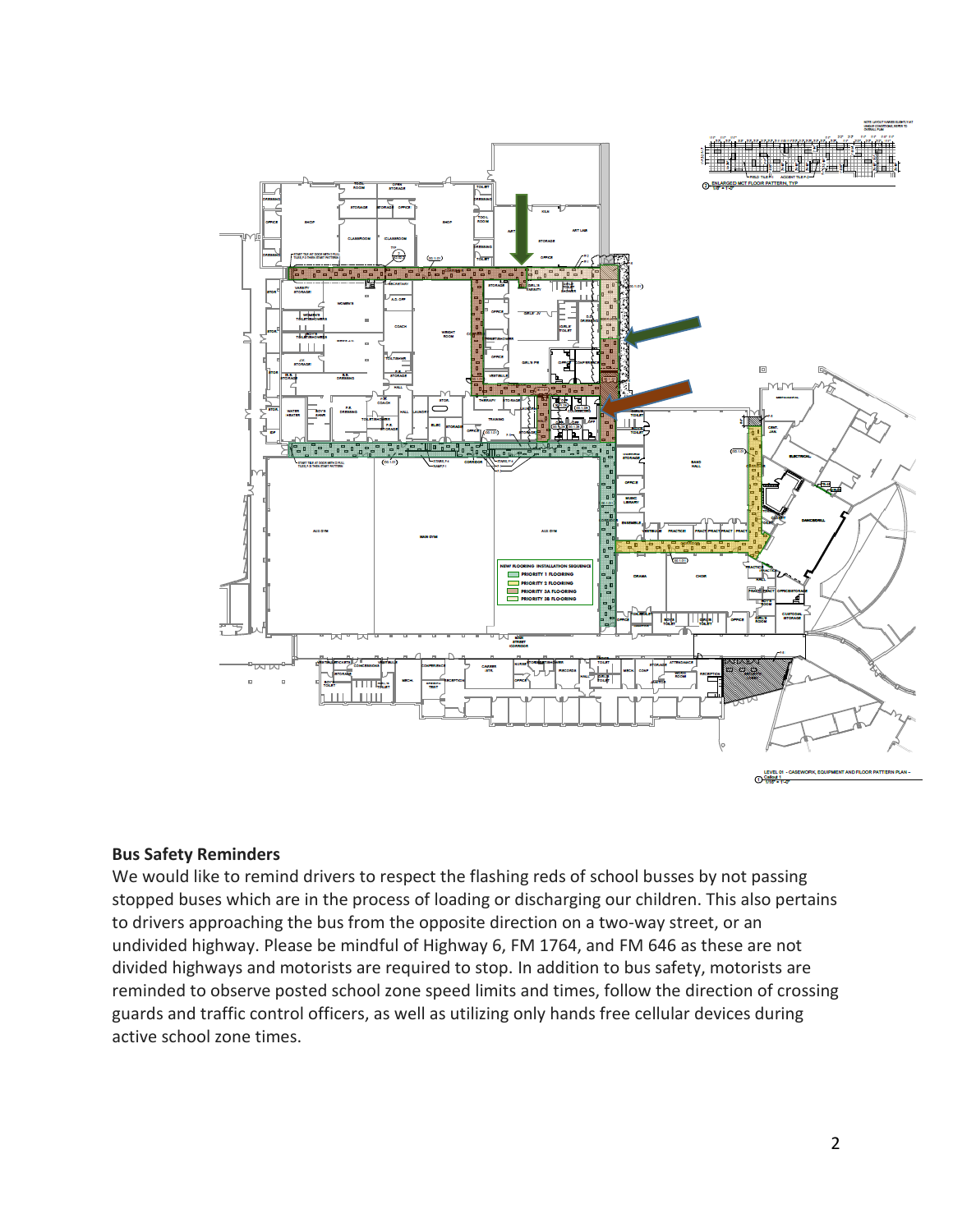#### **High School Safe School Ambassador® Program**

Safe School Ambassadors (SSA) is an international program that enables schools to develop a cadre of motivated, trained, and supported student opinion leaders who de-escalate conflict and reduce exclusion, cruel humor, bullying, and other forms of mistreatment on their campuses. The program identifies and selects student leaders from diverse groups across the campus. Ambassadors are trained in the skills of non-violent communication to stop bullying, cyberbullying and harassment. Santa Fe High School has identified approximately 40 students and eight teachers who will attend a two-day training in which students develop essential skills in observing, negotiating, intervening, reporting and referral, and the adults learn how to facilitate ongoing Family Group meetings to provide Ambassadors with supervision, skill development and support. Since 2000, the Safe School Ambassadors Program has been implemented in over 1,500 schools, training over 70,000 students and over 10,000 adults in 38 US states, Puerto Rico, Guam and Canada.

#### **Junior High Lead Now Program**

Lead Now is a leadership initiative at SFJH is designed to equip our students with the skills necessary to find success extending beyond the walls of the classroom. This is accomplished by introducing students to ideas and fundamentals of leadership skills. The goal is to teach students how to make decisions now that can have a lasting impact on our school and the community as a whole. Through Lead Now, students are given proven leadership strategies, hear from successful community leaders, and go out on service projects to place their leadership skills in action. Through this endeavor we hope to give the students of the Santa Fe Junior High the resources and skills necessary to make a positive impact on society for generations to come. By equipping an abundance of students on campus with the resources needed to develop strong social skills with character, we will see amazing things happening throughout our district.

# **Dan J. Kubacak Safety Patrol**

The 5<sup>th</sup> graders at Dan J. Kubacak Elementary have the opportunity to participate in the Tribal Leaders Safety Patrol. The members of the Safety Patrol are committed to setting an excellent example for others to follow. They ensure safety both at arrival and dismissal. The Safety Patrol members model respect, responsibility and integrity for other students. These students are developing leadership skills by serving others.

# **Roy J. Wollam Builds TRIBE leaders**

Roy J. Wollam Elementary incorporates safety lessons through a collaborative approach with the administrative staff, counselors, and staff. This approach maintains a high degree of awareness, involvement, and an expectation of excellence while sustaining a caring and safe learning environment. Where together they are building leaders as a TRIBE: Trustworthy, Respectful, Independent, Being Our Best and Empathetic.

**Reminder: The Resiliency Center provides free long-term services at no cost to Santa Fe community members.** The Center's caring professionals provide a safe and supportive healing environment dedicated to everyone affected by the incident. As a referral hub, the Center